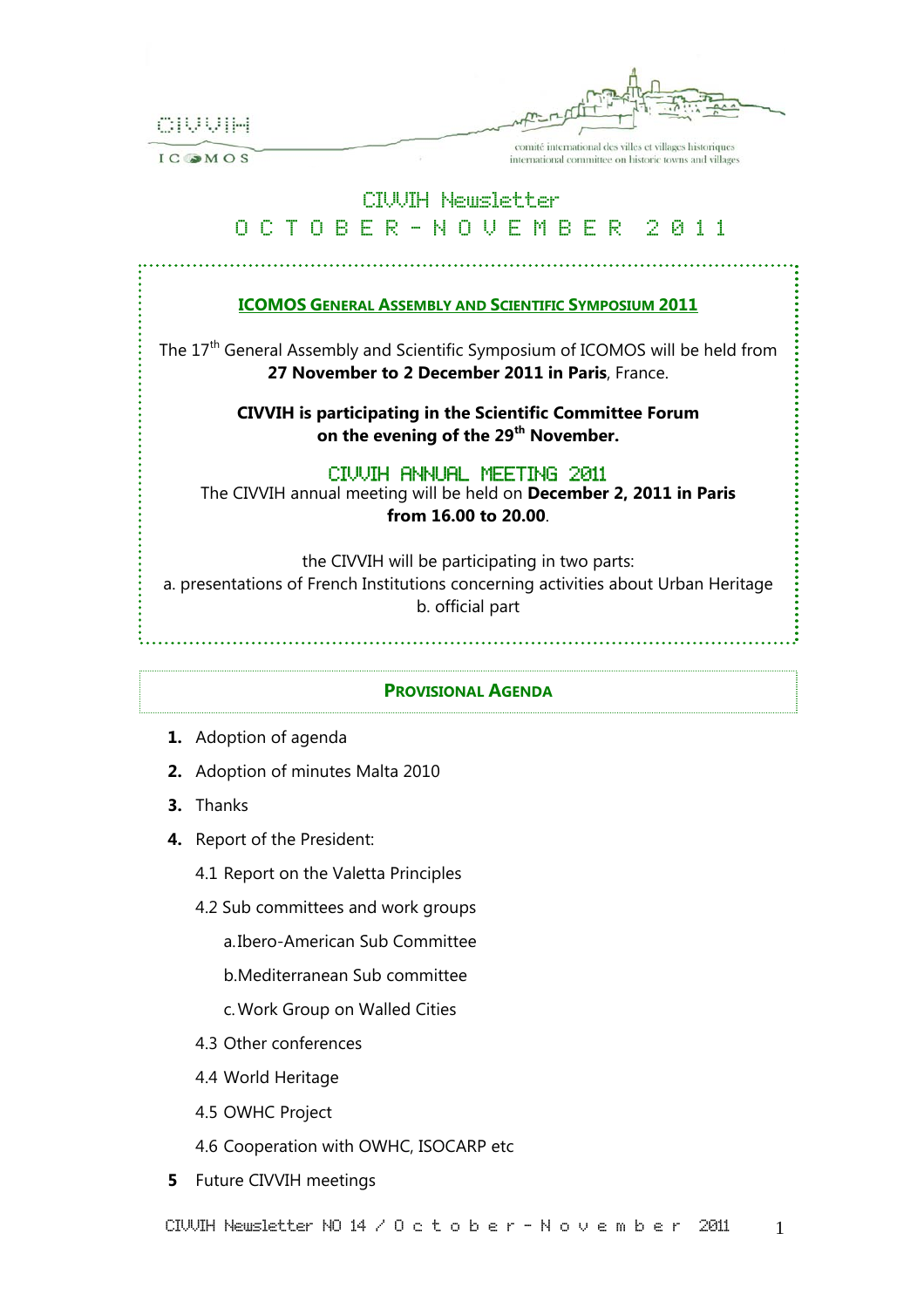(committee and sub-committees)

- **6** Resolutions
- **7** Others
- **8** Honorary Membership
- **9** Election of CIVVIH President
- **10** Tri-annual plan

## **LETTER BY SAMIR ABDULAC**

## **ICOMOS FRANCE VICE-PRESIDENT | MEMBER OF CIVVIH BUREAU**

## **Dear Members of CIVVIH, dear colleagues and friends,**

 **We should meet in Paris in just a month** and I would like to provide you with some early details about the General Assembly. Eight hundred participants from about 80 countries are already registered. The subject of the Symposium is a concern for all of us, particularly the theme of Heritage and Territorial Development. Presentations will be given on many cases of Historic Cities and Rural Areas. Several of our members were invited to deliver speeches, to begin with our dear Sofia, as a "great witness" on First day.

 As other International Scientific Committees, the CIVVIH will be participating in two events:

- 1. **the ISCs Forum first, on Tuesday 29 November from 6 to 8.30 PM.** This would be a unique opportunity for making our activities better known from other ICOMOS Members and other participants, as well as hopefully for gaining additional Members.
- 2. then, **as a committee, on Friday 2 December from 4 to 8.00 PM, we would organize before our business meeting, three presentations of French Institutions** whose activities about Urban Heritage are particularly useful and original, and which deserve to be known:
- The Association of French World Heritage Wealth,
- The National Association of Art and History Towns and provinces and of Safeguarded Districts,
- The City of Lyon and its International Project of Case Studies about Historic Cities in Development

 Officials from these Institutions will be there to present their endeavours and to answer your questions.

 Finally, **post-conference tours will begin as soon as Saturday 3 December**  and will include visits to several World Heritage Cities and areas including meetings with local authorities and actors.

 Another mail will eventually provide you with additional details about our meeting.

 I am looking forward with great pleasure to meet you soon in Paris, Samir ABDULAC

ICOMOS France Vice-president | Member of CIVVIH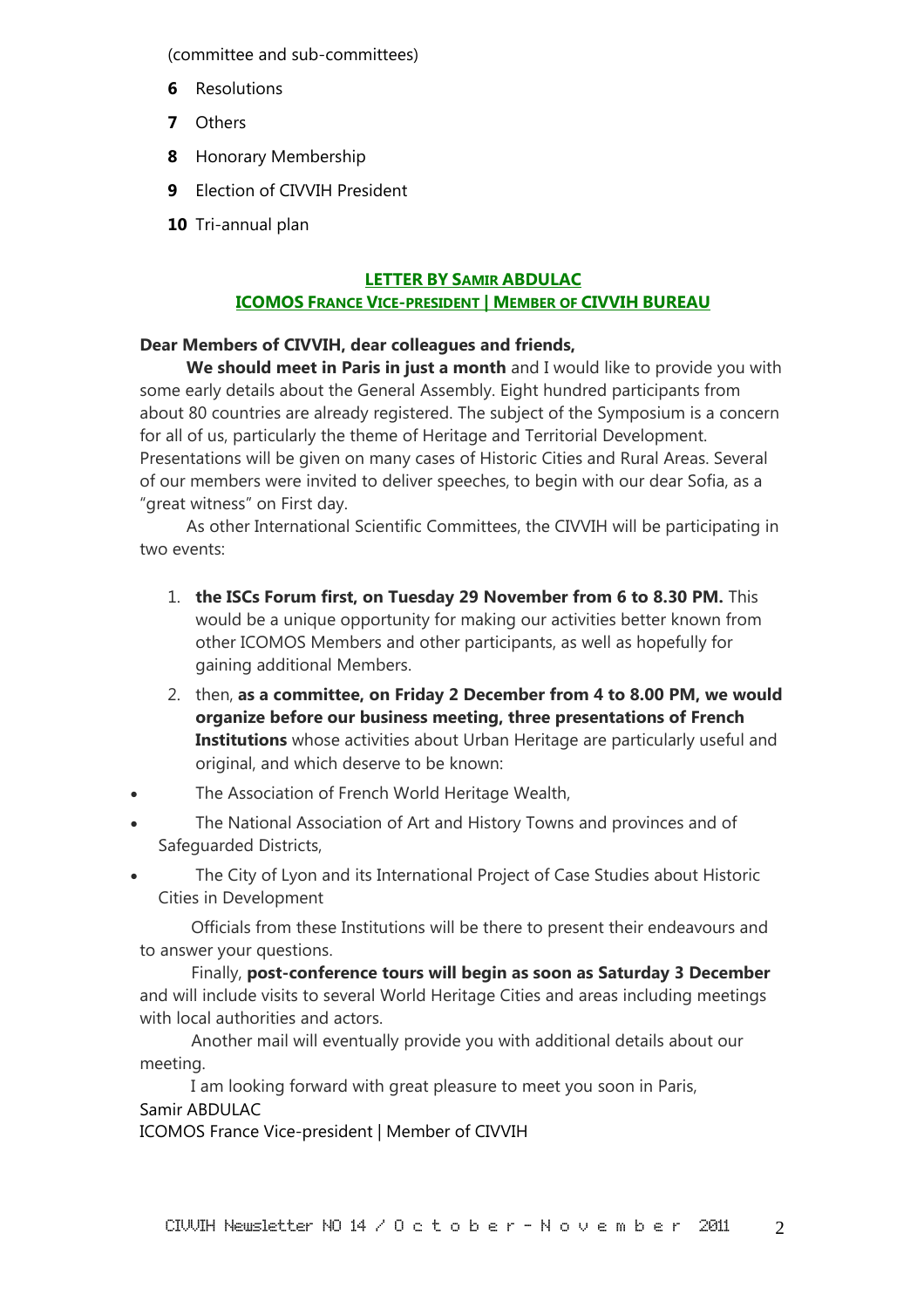# **World Congress of the Organization of World Heritage Cities - Sintra 2011**

The Organization of World Heritage Cities (OWHC) organizes the Mayors' Workshop preceding the next World Congress of the OWHC to be held **in Sintra, Portugal, from 22 to 25 November 2011**.

On-line registration for the World Congress:

The OWHC wishes to remind you that in order to be officially registered for the event, it is imperative that you register through the web-site www.sintraovpm2011.com

The **General Assembly of the OWHC** will be held at the end of the World Congress of Sintra. Only the cities in good standing of the OWHC can participate. However, the World Congress is open to all. To register for the General Assembly, you may download the registration form from the above web-site.

#### **Other OWHC News**

Organization of World Heritage Cities

## **Solidarity Day of the World Heritage Cities**

Like every year, the World Heritage Cities has celebrated Solidarity Day of the World Heritage Cities on **September 8**. More details are available on thee website of the International Solidarity Day of the World Heritage Cities.

### **Elections to the Board of Directors of the OWHC**

Cities interested in submitting their candidacy to serve on the Board of Directors of the OWHC are requested to download the application form.

## **XII World Congress of the OWHC in 2013**

Cities interested in hosting the XII World Congress of the OWHC in 2013 are requested to download the application form.

## **1. CIVVIH COMMITTEE ANNOUNCEMENTS**

#### **IMPORTANT INFORMATION**

We remind to our members that our **CIVVIH Website** is available. We invite our members to send papers relevant to our subjects of interest to be added in the **"library"**.

Furthermore, the **Valetta Principles document** is at the stage of the final linguistic editing. Soon the final version will be available for distribution.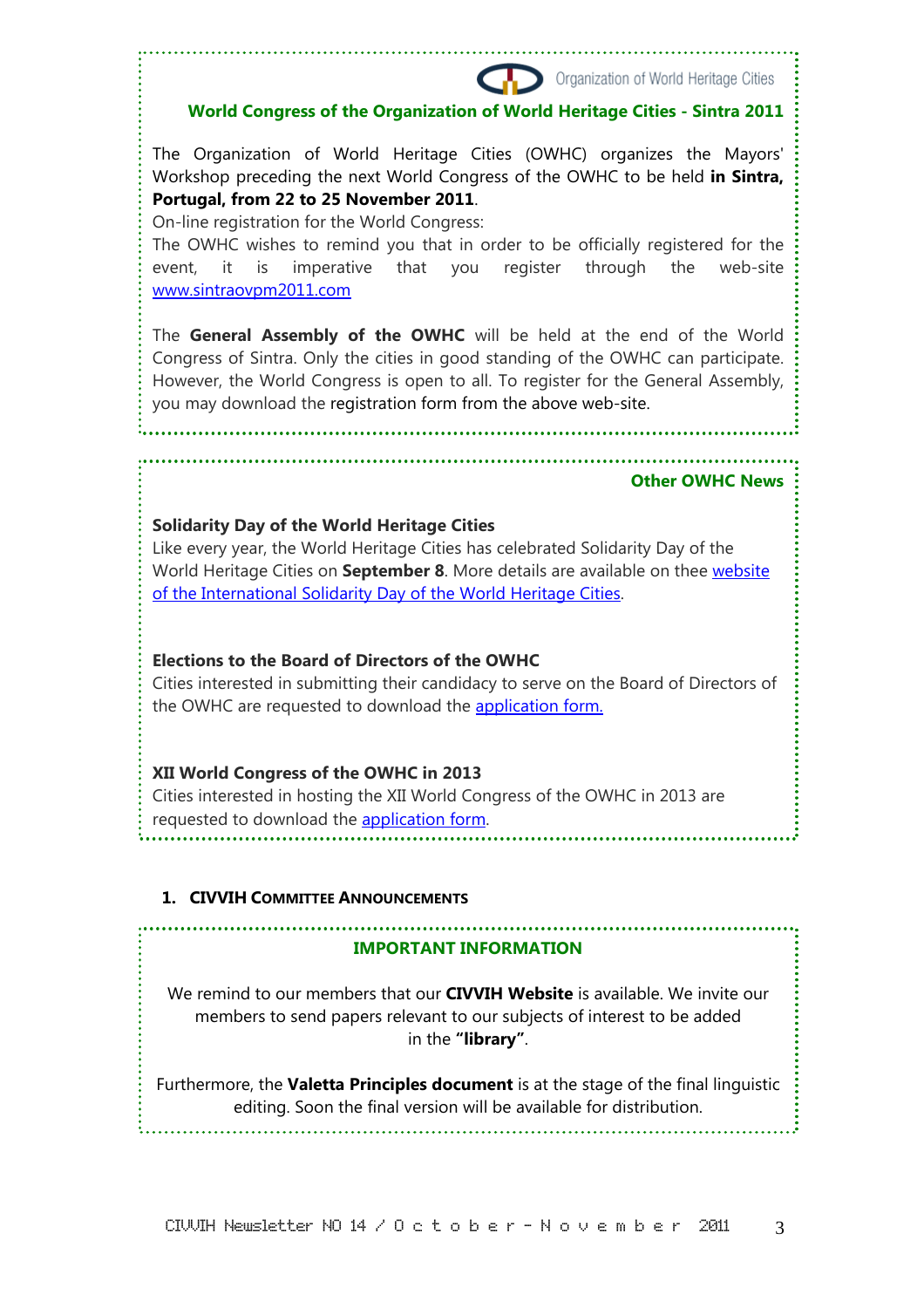#### **2. CIVVIH MEDITERRANEAN SUB-COMMITTEE ANNOUNCEMENTS**

**[reminder]** Completion of the Euromed Heritage 4 and RehabiMed 4th edition of the **International Digital Photography Award** "Crossing Viewpoints". This year's theme is: **"Mediterranean cities as space of socialisation".**  [For further information or **to enter the competition:**  www.euromedheritage.net/intern.cfm]

#### **3. ACTIVITIES BY CIVVIH MEMBERS**

#### **[new] "Almeida International Seminar 2011 on Military Architecture"**

It is the sixth year that an International Seminar is organized at the walled town of Almeida, in Portugal, usually centred on the theme of the military architecture, mainly the bulwarked systems of defence.

Last August, a dozen and a half of experts from Brazil, Spain, Israel, Belgium and Portugal join in a Commemorative happening of the Siege of the Stronghold during the Napoleonic War, and produced a large discussion about the theme choose for this year: the construction of the frontier between Spain and Portugal in Europe and in South America and the contribution of the bulwarked fortifications from the seventeenth and eighteenth centuries.

**Several members of CIVVIH belonging to the Working Group on Walled Towns gave their active and very useful contribution to the meeting, held last 25th to 29th of August.** 

**[new]** "**Sustainability of Historic City Management and Cultural Heritage Conservation: The Italian Experience"** 

Sponsored by the Office of the Executive Director, EDS 21 and the Urban Development and Local Government Unit Thursday, November 3, 2011 | 9:00 am - 12:00 noon MC 2-800 | World Bank Headquarters, Washington, DC **For information:** World Bank staff | http://worldbank.org/urban | contact abarra@worldbank.org For more information, please contact: Tindaro Paganini (tpaganini@worldbank.org) |Guido Licciardi (glicciardi@worldbank.org) Rana Amirtahmasebi (ramirtahmasebi@worldbank.org) |Liza Diaz-Villaroel (ldiazvillaroel@worldbank.org)

- **[new]** At the forthcoming **OWHC Conference in Sintra**, Portugal there will be a half-day Workshop for Mayors of World Heritage cities on 22 November 2011. **David Logan,** CIVVIH bureau member, has been assisting the Getty Conservation Institute in planning the Workshop which will be held in 3 languages. David will also be a Facilitator at the Workshop.
- **[new]** CIVVIH Bureau member, **David Logan**, was invited by China ICOMOS and the State Administration of Cultural Heritage, People's Republic of China (SACH) to participate in the **International Seminar on the Monitoring and Management of World Heritage Sites that was held in Suzhou, China from 18-21 September**. The seminar was organised as part of the Chinese celebration of the 40th anniversary of the World Heritage Convention and aimed to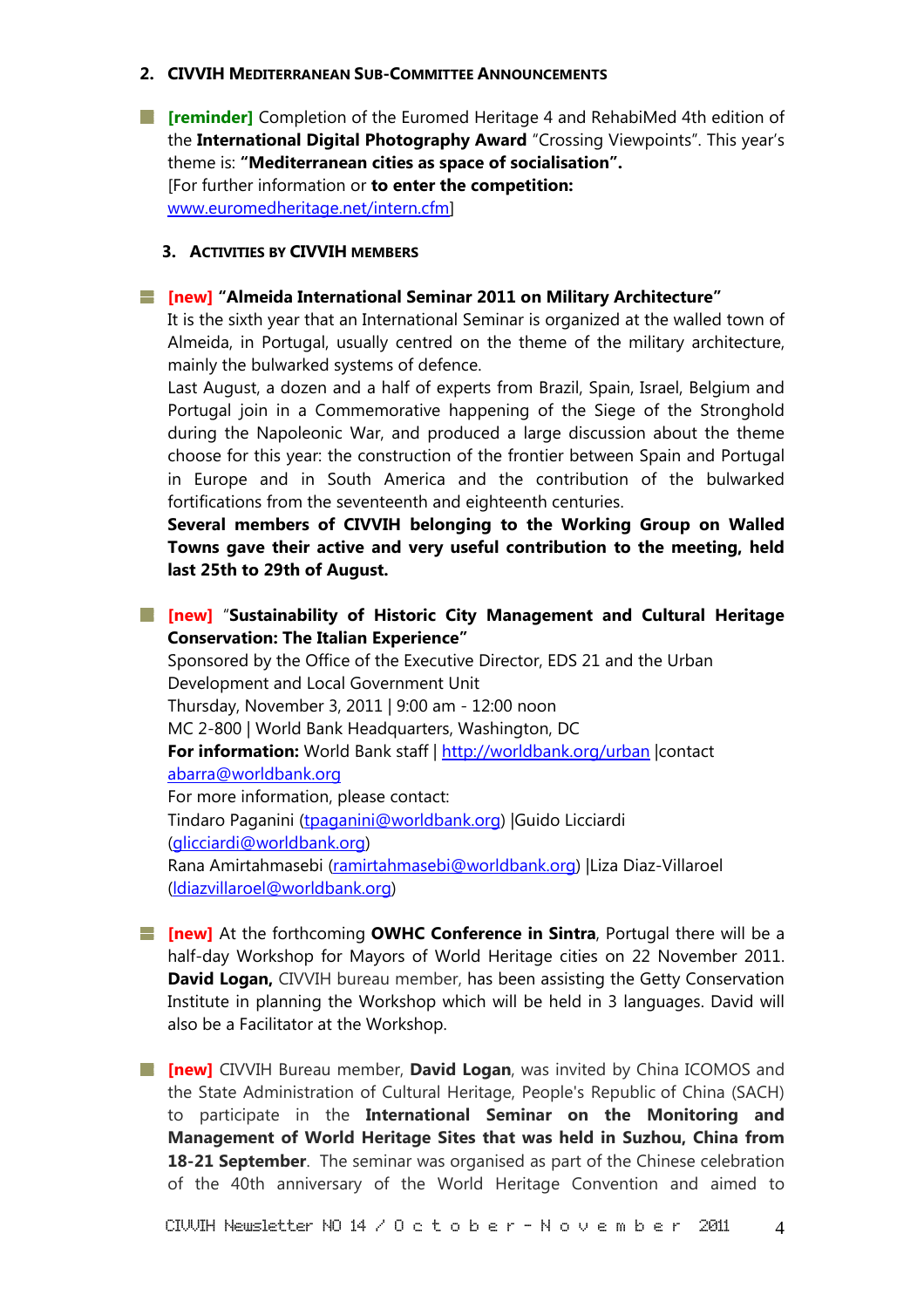'communicate and co-operate more with fellow professionals of other countries to explore the theory and practice in the World Heritage monitoring and management '. China currently has 41 properties inscribed on the World Heritage List including a serial listing of the Classical Gardens of Suzhou.

The seminar was organised around the following three themes:

- (1) Value-based monitoring and management;
- (2) Study on the monitoring indicators for World Heritage;
- (3) Monitoring and management approaches for large-scale heritage of cultural

routes;

A keynote address was presented by Mounir Bouchenaki, Director-General of ICCROM who spoke of the challengers for monitoring and managing World Heritage sites. A further keynote address was presented by Shan Jixiang, Director in General of SACH, who gave an overview of current Chinese practice in the monitoring of World Cultural Heritage sites.

A range of international and local speakers spoke of issues associated with managing and monitoring the setting of World Heritage properties including historic towns. These included presentations by Guo Zhan, Vice President of ICOMOS, Professor LEE Sang Hae, President of ICOMOS Korea and David Logan, CIVVIH Bureau Member and member of Australia ICOMOS.

**David Logan's presentation**, which focused on the importance of managing the setting of World Heritage towns in order to protect the OUV, concluded:

*The examples that I and other speakers have shown raise the question of how best to identify and manage wider topographical settings when these are part of the Historic Urban Landscape. I believe we will need to be more analytical in identifying these settings when assessing future World Heritage listings for historic urban areas. The draft Valletta Principles prepared by CIVVIH make this clear, in stating: 'Historic towns and urban areas as well as their settings must be considered in their totality'. This may mean that we will need to look more closely at, and perhaps extend, buffer zones as a means of protecting important settings.*

*It follows, therefore, that buffer zones will need to be monitored for their effectiveness in protecting the setting of historic towns and areas. If a particular buffer zone proves to be inadequate in protecting World Heritage values in the face of change then it may need to be revised and re-listed.*

These comments were supported by a number of participants. One of the outcomes of the seminar was recognition of the importance of managing and monitoring the setting of World Heritage listed places. The seminar also highlighted a range of specific monitoring methods currently in use or being trialled in different parts of the world.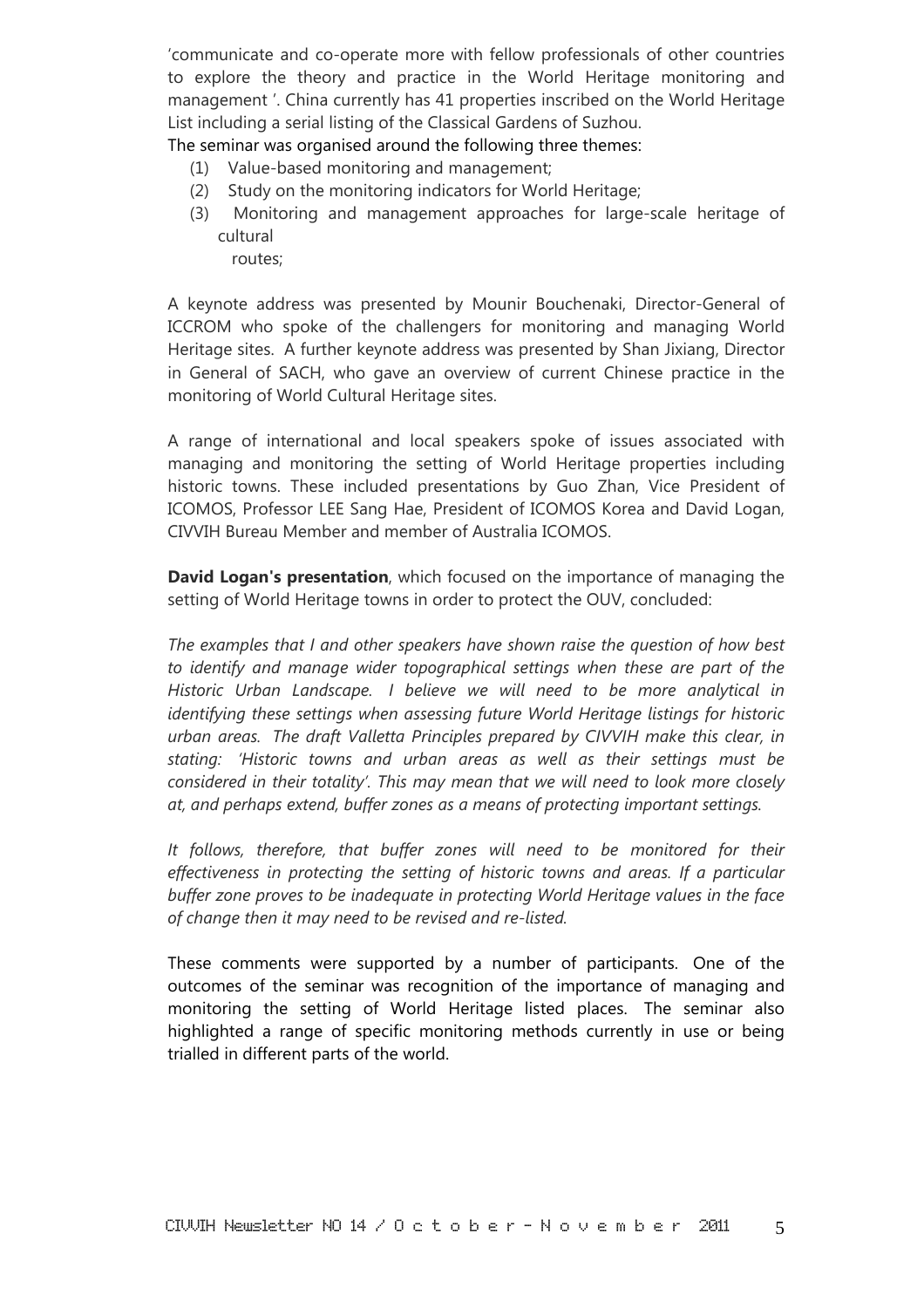

- **[new] Piere Laconte**, CIVVIH member, Europa Nostra Council member, Chair of the Industrial and Engineering Heritage Committee published an article about **Europa Nostra's activities in favour of industrial and engineering heritage**. Its interest includes conservation and adaptive reuse of this heritage in historic cities and villages (ENC.)
- **[new] Dr. Ing. Claus-Peter Echter**, CIVVIH member and Vice-President Europa Nostra Germany, during the conference of the German working group of professors and researchers "Theory of Heritage Conservation" which took place on September 28, 2011 gave a speech on "The importance of the German publications series "Monument Topography" on an international level".

*Monument Topography, as a new form of monument description and documentation, plays an important role in national, state, and local preservation of historical monuments in Germany. A series of publications entitled "Denkmaltopographie Bundesrepublik Deutschland" ("Monument Topography in Germany") undertakes a systematic account of historic monuments in the states of Germany. The monuments of cities and counties are described within their local spatial and partly in their cultural landscape context. The monument topography reflects general historical structures at the urban development scale. The project also provides planners and developers in cities and counties with cultural history data and information and fosters a public awareness of history and the cultural heritage. As a recording tool the monument topography lies between the list of monuments/monument registers and the comprehensive inventory.* 

*The 180 volumes of the "Monument Topography in Germany" series which had appeared by 2011 constitute an excellent collection of materials on historical buildings and monuments and their environments whose scientific value goes far beyond topography and which grows with every new volume to be published.* 

#### **4. GENERAL ANNOUNCEMENTS**

**[new]** Please find in annex, for your personal information, the letter of invitation for the **13th World Conference of Historical cities** in Hue, **Vietnam** from **16 to 18 April 2012**, under the theme "Defining Universal Heritage Challenges and Solution".

[For more information: www.lhchue2012.org.vn | hoptacquoctehue@vnn.vn]

**FF** [new] An announcement from the ICCROM Collections Uni: The Réseau Art Nouveau Network, in the framework of the project Art Nouveau & Ecology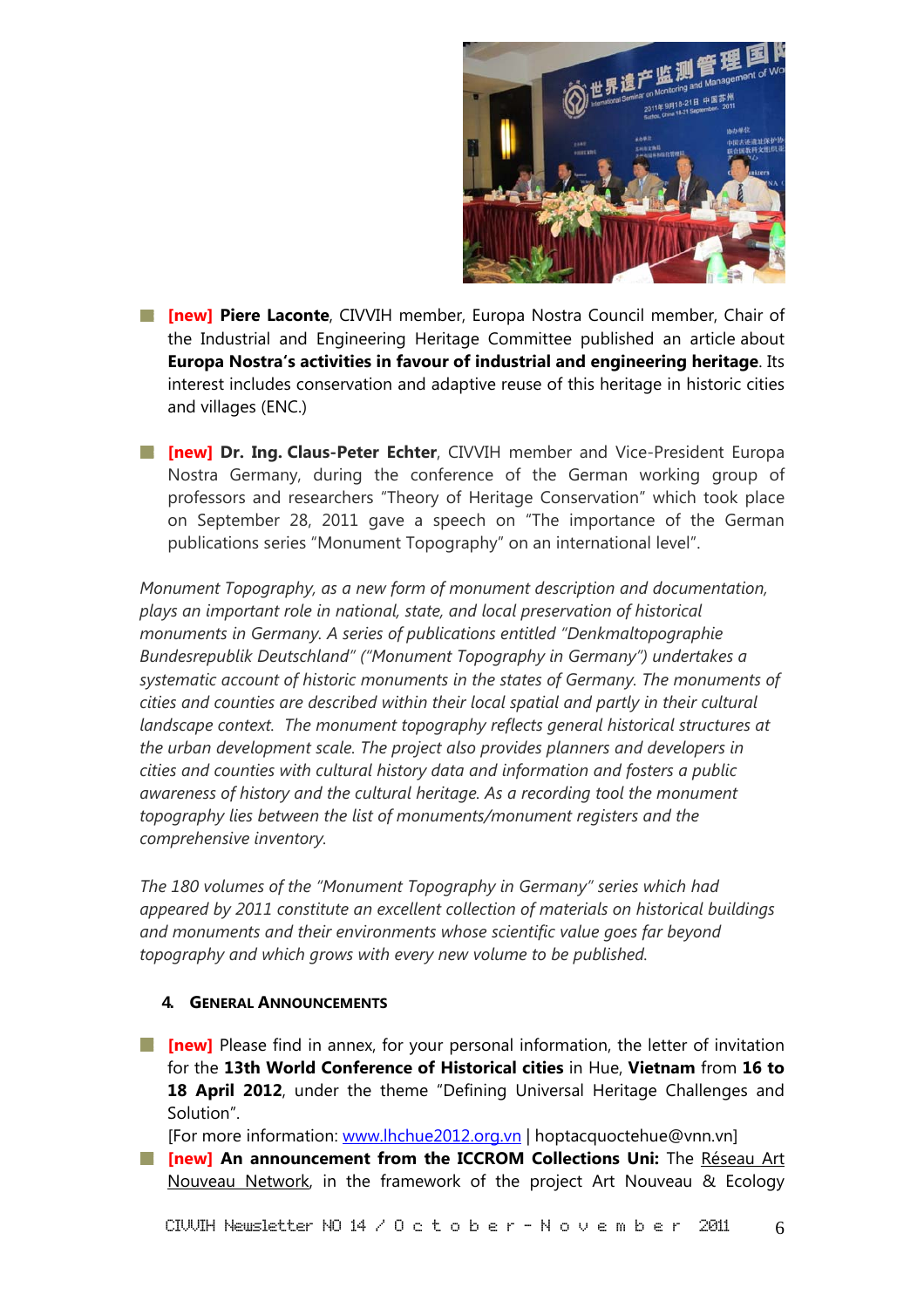supported by the programme Culture 2007-2013 of the European Commission**,** organises a **one-day symposium** on *19th November 2011* on *Nature, Creativity and Production at the time of Art Nouveau.*

This theme covers creativity**,** analysis of the manufacturing process and production as well as the constant contact with nature as an example or inspiration. This theme can also study the teaching, the learning and the establishment of new types of workshops and factories.

[For any additional information, please contact to info@artnouveaunet.eu or visit www.artnouveau-net.eu]

**[Fig. 2]** [reminder] The Architectural Heritage and Urban Heritage: Restoration, Preservation, and Conservation course will be held in Florence, Italy from October 16 to November 13, 2011

The course is designed for young professionals, interns, and advanced students in architecture, engineering, heritage restoration, and cultural studies.

[For more information on course content, registration and accommodation details see the file in attachment or click on link:

http://www.lifebeyondtourism.org/wp-

content/themes/k2/workshop/dett\_workshop.asp?id\_work=365 Contacts:

Project Leader: Dr. Diane Archibald Ph. D. archdarch@gmail.com Organizing Secretariat: Promo Florence Events (Chiara Gomiselli) info@promoflorenceevents.com]

**[inew]** The KCWS 2011 - 4<sup>th</sup> Knowledge Cities World Summit will take place on November 14-17, 2011 in Holon and Galilee, Israel.

The upcoming conference wishes to create partnerships and collaborations for future joint projects. The ideas for new projects will be captured and shared with all participants. This way new projects and future research will be initiated in the conference itself: this will be high productivity of knowledge.

- **[new] Industrial Heritage 2011** will be held **in Tilburg**, The Netherlands. One of the main themes of the conference will be the strategy to follow for the Campaign for an European Industrial and Technical Heritage Year: how to spread the message, how to influence regional and national authorities, how to approach the European institutions.
- **[new]** The Culture & Heritage Institute (CHI) at Centennnial College invites you to a **workshop on 'Geoutourism'**, on Tuesday, **November 29**, 2011 at the Centennial College Residence and Conference Centre [For more information: www.centennialcollege.ca/chi/workshop

## **Other E-Newsletters we recommend to visit:**

**H** Australia ICOMOS E-Mail News available online at http://australia.icomos.org/category/e-news/ - new issue: http://australia.icomos.org/e-news/australia-icomos-e-mail-news-no-494/ **Newsletter of the ICOMOS International Scientific Committee of Vernacular** 

- Architecture (CIAV) available at http://ciav.icomos.org/
- The new **ICOMOS International Committee for Archaeological Heritage Management (ICAHM)** newsletter available at http://www.icomos.org/icahm/articles/ICAHM\_News\_07-10.pdf
- **ICCROM e-News** available online at http://www.iccrom.org/index.shtml